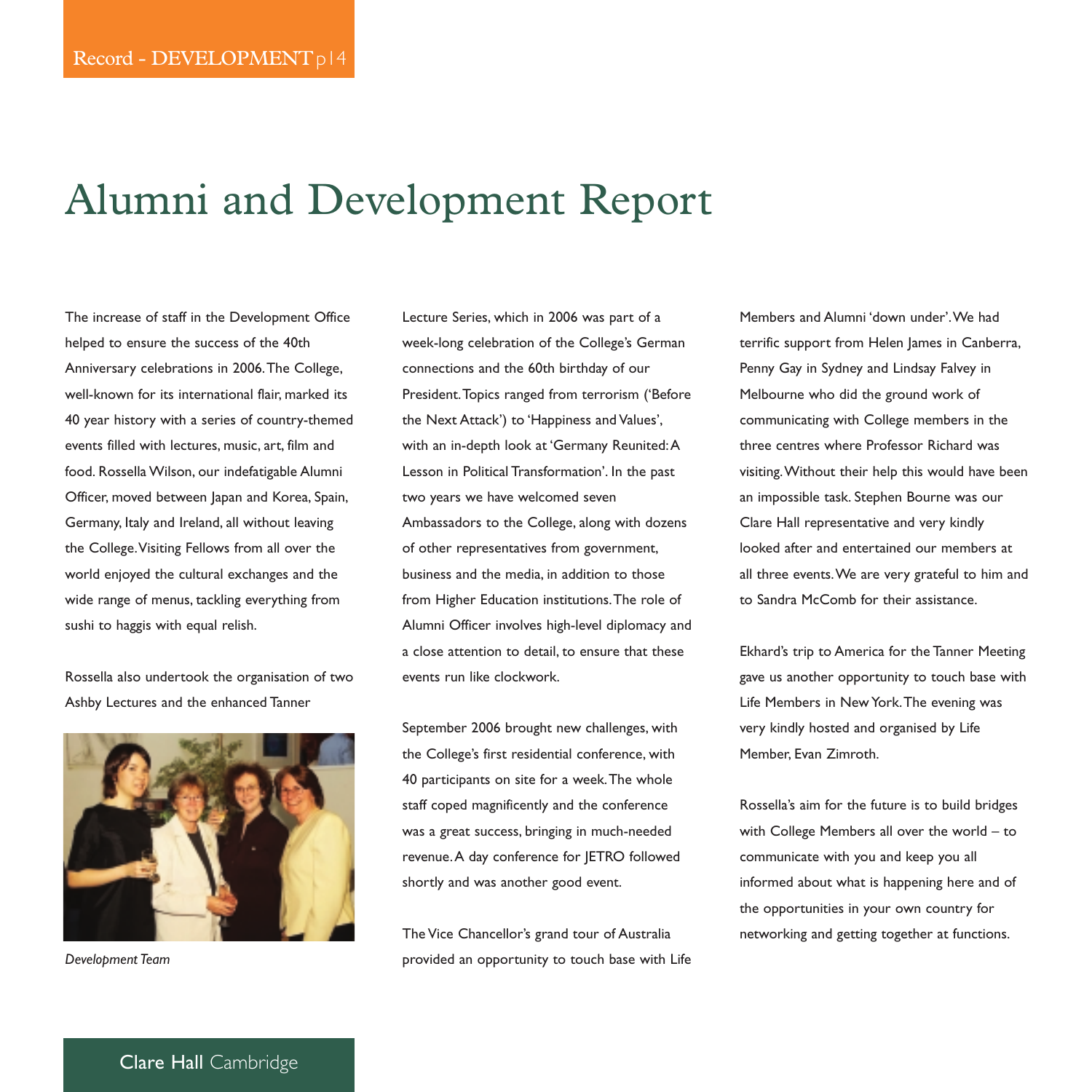

*Life Members from Italy*

Nami Morris, our Development Officer, whose main responsibilities are fundraising and taking care of the college's international relations, brings us up to date below with progress in these areas.

In the past two years Clare Hall has strengthened its academic partnerships, signing

agreements with the Research Center for Advanced Science and Technology (University of Tokyo),The Chinese University of Hong Kong, the Ministry for Economy,Trade and Industry of Japan and the Foundation for Polish Science. All these institutions have joined our Visiting Fellowship programme and will be sending academics to the College on a regular basis.

In 2006 we were delighted to welcome the first Schlumberger Foundation African Scientist Visiting Fellow. Earlier that year, we were saddened by the death of one of our most eminent Fellows, Nick Shackleton, the world's leading authority in palaeoclimatology. Eager that this area of research should be sustained in the University and encouraged at Clare Hall, Nick had, before his death, initiated the Nicholas Shackleton Visiting Fellowship in Palaeoclimate Research through his generous donation of £100,000. Fundraising has continued in his memory and the College will receive its first Visiting Fellow this autumn.

Raising funds for Research Fellowships is very high on the College's development agenda.At present the College is able to fully fund only two stipendiary Research Fellowships. Recognising the urgent need for more junior research fellowships, former Clare Hall President Professor Dame Gillian Beer and Professor Stefan Collini launched the campaign for a Research Fellowship in the Humanities in Autumn 2006.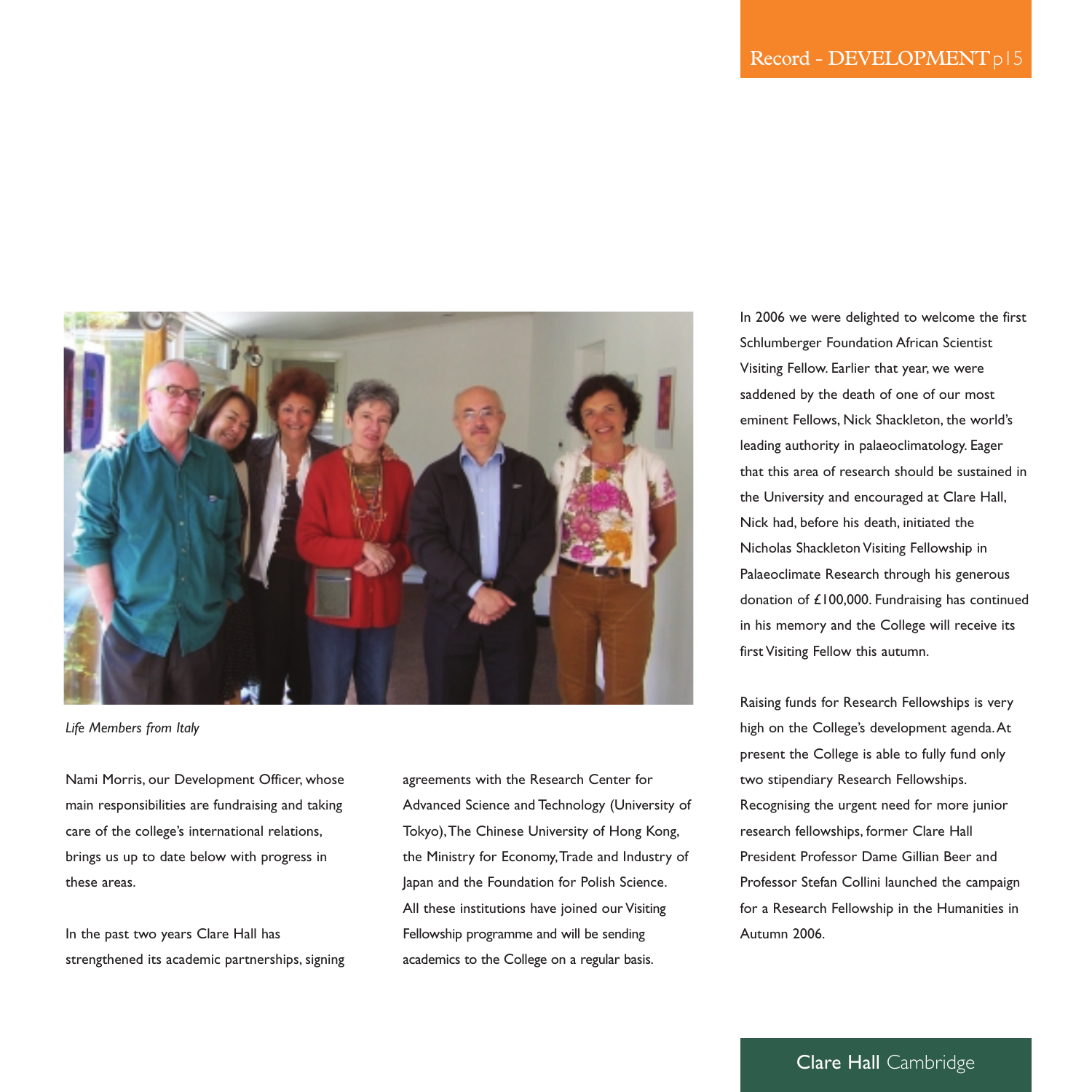# Ashby and Tanner Lectures 2006-07

#### Ashby Lecture 2007

The Ashby Lecture 2007, entitled 'Happiness and Values', was delivered on 2 May by Lord (Richard) Layard, Emeritus Professor of Economics at the London School of Economics and formerly an advisor on education to Prime Minister Tony Blair. Professor Layard believes that it may be possible, through an ambitious educational intervention, to reverse the tide of antisocial behaviour that some people believe is blighting life in Britain today. He argued that this dire situation is a result of a number of tendencies – rampant consumerism, fascinations with celebrity and money, and an emphasis on individual advancement at all costs – all of which have led to the breakdown over the last thirty years of standards and sanctions that acted to strengthen communities. His proposal consists of a programme of moral education in the schools, for all pupils, starting at age eleven. The reason for starting in the schools is that although parents undoubtedly have the greatest role in the moral education of their children, the state has far more control over the schools. The goals of this curriculum are to combat

alienation among the young before it emerges by increasing children's compassion for others. Specifically, it seeks to foster trust in adults and in social institutions (such as the government and the courts) and to educate children in the expression of emotion.That is, it aims to help children to see that a minute of silent reflection may be preferable to an immediate and excited reaction.To implement his programme (trials of which are now underway in several educational authorities in England), designated teachers in each secondary school will have to undergo special training. Professor Layard argued that this programme has demonstrated its efficacy in the United States, where it originated.

Professor Layard's lecture may be read in its entirety at www.cep.lse.ac.uk.

*Robert Ackerman* 

#### Ashby Lecture 2006

Professor Bruce Ackerman, Sterling Professor of Law at Yale University *Before the next attack: Preserving civil liberties in an age of terrorism*

#### Ashby Lecture 2007

Professor Lord Richard Layard, Emeritus Professor of Economics at the London School of Economics *Happiness and Values*

#### Tanner Lecture 2006

Professor Dr. Kurt Hans Biedenkopf, the President of the State of Saxony from 1990 to 2002 *Germany reunited: a lesson in political transformation Germany's role in the enlarged European Union*

We are grateful to the Tanner Foundation for their continuing support.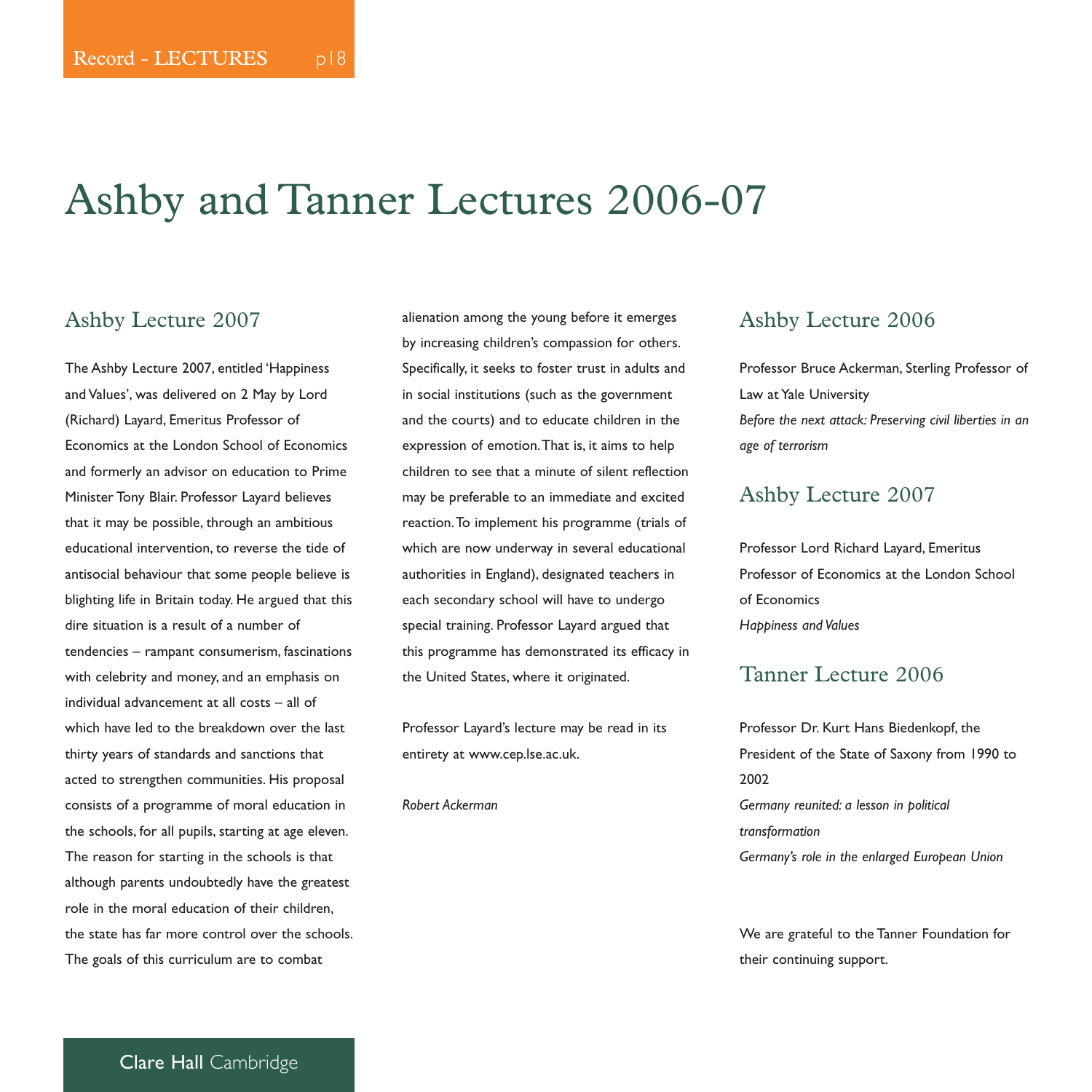

*(from left to right) David Cope (UK Parliament), George Schütte (CEO,AVH Foundation), Kurt Biedenkopf, President and Senator Jörg Dräger (Hamburg)*





*Professor Ackerman,Ashby lecture 2006 Ekhard Salje and Richard Layard, Ashby lecture 2007*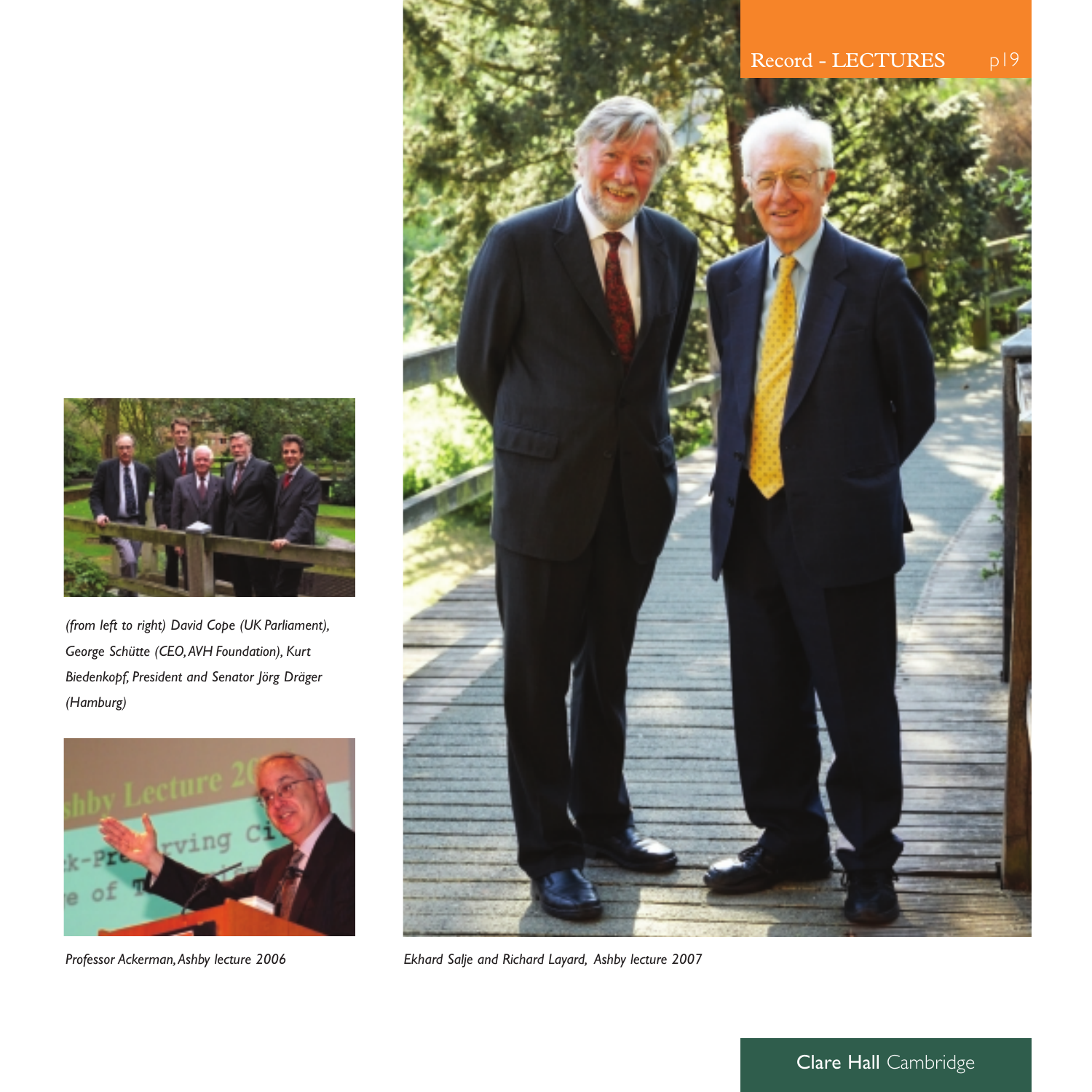# College List 2005-06

#### Visitor

The Right Honourable Sir Andrew Morritt Vice-Chancellor, Royal Courts of Justice, London

## President

Salje, Professor Ekhard PhD FRS Department of Earth Sciences Mineralogy and petrology, structural instabilities, transport and phase transformations of solids

## Honorary Fellows

Beer, Professor Dame Gillian LittD DBE FBA English literature and history of science

Bollinger, Professor Lee PhD President, Columbia University, New York Law

Burkhardt, Professor Frederick PhD Collected letters of Charles Darwin 1821-1882 Eden, Professor Richard PhD OBE Mathematics, physics and energy studies; history of Clare Hall

Gardner, David PhD Political science

Honeycombe, Professor Sir Robert ScD FEng FRS Microstructure and mechanical properties of metals and alloys

Kim, President Dae-Jung Former President of the Republic of Korea History

Low, Professor Anthony DPhil LittD AO FAHA FASSA Commonwealth history

Peters, Professor Sir Keith FRS School of Clinical Medicine, Addenbrooke's Hospital Medicine

Pippard, Professor Sir Brian ScD FRS History of physics

Stoker, Sir Michael MD CBE FRCP FRS Cell and molecular biology applied to medicine

#### Fellows

#### **Title A (Official)**

Anderson, Robert G W DPhil FRSE History of science and museums

Artacho, Emilio PhD Department of Earth Sciences Theoretical condensed-matter physics applied to minerals

Bethlehem, Daniel LLM QC (Director of Studies in Law) Lauterpacht Research Centre for International Law International law; including the settlement of international disputes, use of force and international trade

Blake, Professor Andrew PhD FREng FRS (Tutor) Microsoft Research Computer science